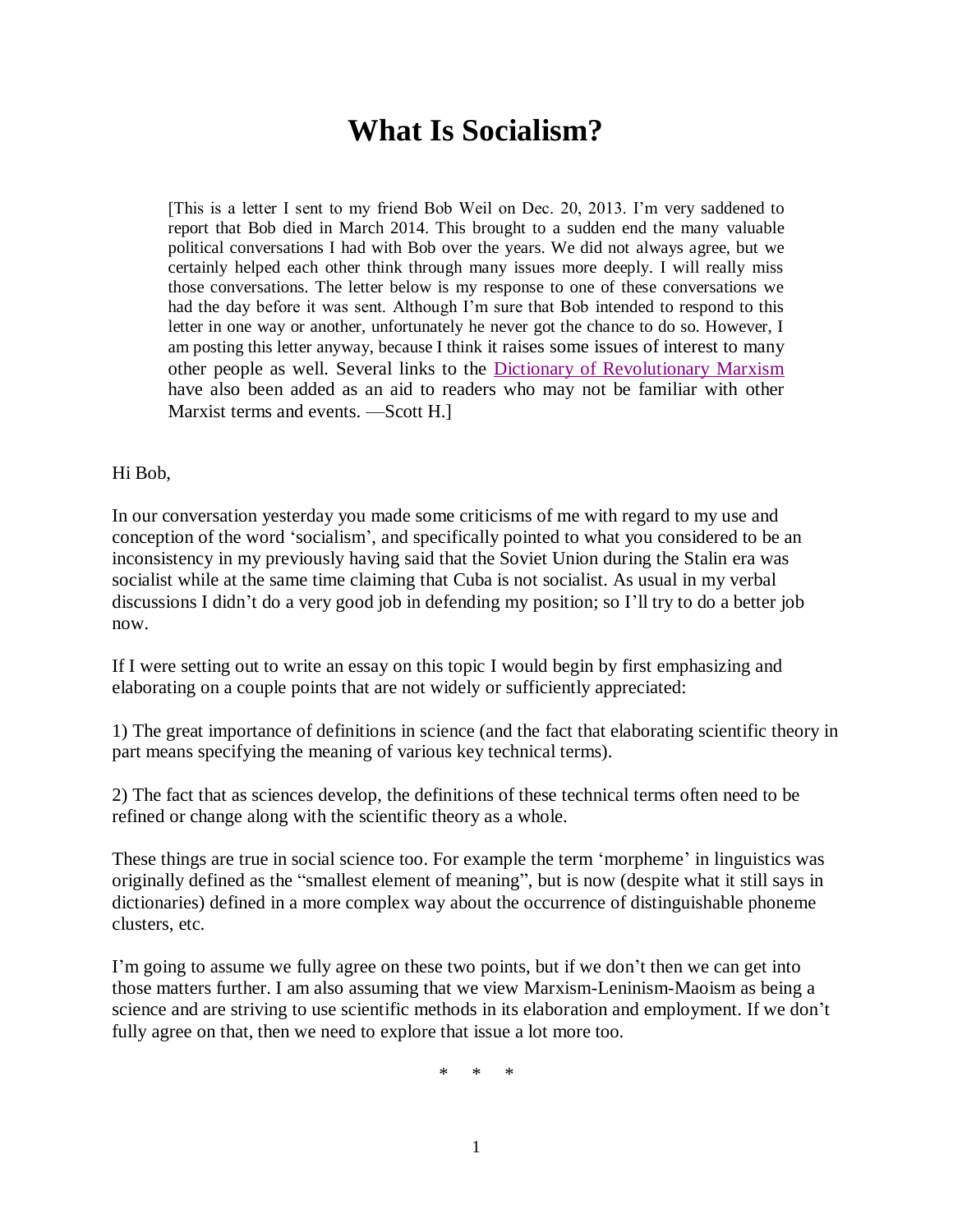Obviously, it depends on what we *mean* by the word 'socialism' whether it is correct to say that Stalin's USSR or Cuba were (or are) socialist countries. And, in conversations among our fellow revolutionary Marxists I think it is reasonable to assume that the definition or conception that we need to employ is *the Marxist one*.

Thus the fact that many people use the term 'socialism' in very different ways is totally irrelevant, just as is the fact that many non-scientists use the term 'mass' differently than it is used in physics. (As we joked yesterday, some people consider America under Obama to be "socialist"!) Similarly, European welfare states, established by "Social Democratic" parties, have commonly been called "socialist". But this is NOT what is meant by socialism in Marxist theory.

It seems to me that there are three central principles in what we Marxists mean, or should mean, by socialism (all explicit in Marx, Lenin & Mao, and each of which can be considerably elaborated on):

1) The economic aspect: I.e., a society in which the basic economic principle is "From each according to their ability, to each according to their work." [This is of course opposed to not only capitalist society, but is also different from a future communist society where the basic economic principle is "From each according to their ability, to each according to their needs."] Note that even this economic aspect of socialism should NOT be considered as just "state ownership" of the means of production. However, ownership by a proletarian state and the existence of socialist planning are generally important *parts* of the economic aspect of socialism.

2) The political aspect: I.e., actual political power and rule by the proletariat and its genuine representatives, in the genuine interests of the proletariat and broader masses.

3) The transformational aspect: The fact that we view socialism as a dynamic (and unstable!) transitional stage between capitalism and communism.

Although all these points are already in Marx's own writings, the special emphasis on this third point is today most characteristic of those of us who call ourselves Maoists.

There are of course many other things which can reasonably be said to characterize socialism. One such is the central concern about both the short-term and long-term interests and welfare of the people. I would consider that to be a corollary of the political aspect of socialism (principle #2), and perhaps to some degree a corollary of principle #1 as well. Similarly, socialism can and should be viewed as an era when the capitalist law of value is ever more restricted. I would consider that to be a corollary of principle #3.

So I am saying that from a Marxist theoretical point of view deciding whether or not a country (at some particular time) is socialist or not is basically the same as deciding whether or not all three of these principles truly apply.

Of course there will be clear cases in both directions, and some cases which are less clear. (This means there is indeed, as you suggested, a continuum of sorts, but this continuum does NOT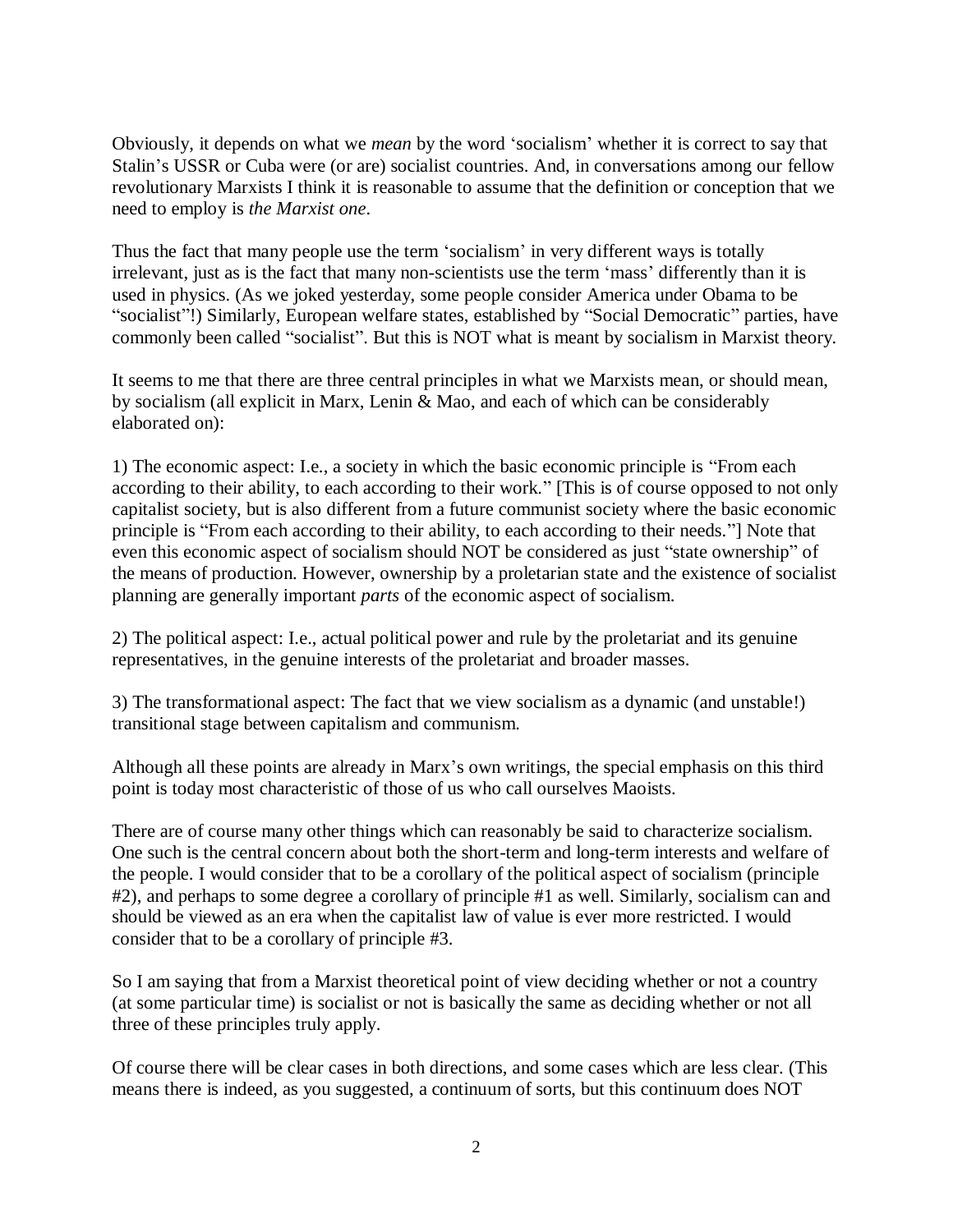include welfare states, Obama "socialism" and other bourgeois conceptions of socialism.)

Calling the U.S. today "socialist" is indeed laughably false! But *why*, exactly? From the MLM perspective it is because NONE of the three principles above hold *at all* for the U.S. today.

A clear case in the other direction was China in, say, 1975, in which all three principles certainly held. Of course, there were still some weaknesses with those principles even then and there, as there is always going to be in the real world. (Despite reaching the greatest levels so far in human history, the direct democratic control of the people over their collective lives, at work and everywhere else, still had plenty of room to further improve in a major way, for example.)

How about Russia in 1917 immediately following the Bolshevik revolution? Was it socialist? No, strictly speaking it was not yet socialist. Few economic transformations had yet been made. However, Lenin stated that it was proper to call this a socialist revolution, and Russia a socialist country, because of the class and party ruling it, and because of the changes they were definitely going to make.

Similarly, we can't be unreasonably strict about any of the specific three aspects or principles of socialism. When it became necessary to end "war communism" in Russia and establish the NEP, this was in fact a step backward *toward capitalism* and *away from communism*. But it was a temporary retreat, recognized full well by Lenin and (most of) the Bolsheviks as a necessary short-term backward step. But the overall transformation of society in Russia in that era was still in the direction of first fully establishing socialism (socialist planning, etc.) with the genuine goal of transforming that socialism into communism.

So then, how about Stalin's Soviet Union?

From an economic aspect, there was indeed some very substantial transformation of capitalism into socialism in both industry and agriculture. (True, this transformation in the countryside was done horribly incorrectly, without the [mass line](http://www.massline.org/Dictionary/MA.htm#mass_line) and even downright criminally, but it was nevertheless a transformation into cooperative socialist forms and away from capitalism.) So the principle of "... to each according to his work" was pretty much established.

But any further socialist economic transformation then pretty much ceased by the mid-1930s. From that point on Stalin promoted what I call ["socialist economism"](http://www.massline.org/Dictionary/SO.htm#socialist_economism), that is, the program of expanding production but without further changes to the [relations of production,](http://www.massline.org/Dictionary/RE.htm#relations_of_production) and with little or no progressive diminution of the <u>law of value</u>. Mao later explicitly criticized Stalin for not developing and implementing any further transformations in the direction of communism. He said that Stalin seemed to be "at a loss" about how to do this.

From the political aspect, the state was in the hands of representatives of the proletariat (the CPSU), certainly to begin with. But the picture here is quite clouded. Stalin ruled from above in a paternalistic manner, as Mao appropriately described it. So in one sense he (and his regime) did represent the interests of the proletariat, but in another sense he didn't. A new bourgeois class developed within the Party, and Stalin even inadvertently promoted this! But as long as Stalin was alive they didn't come to power as a "class for itself".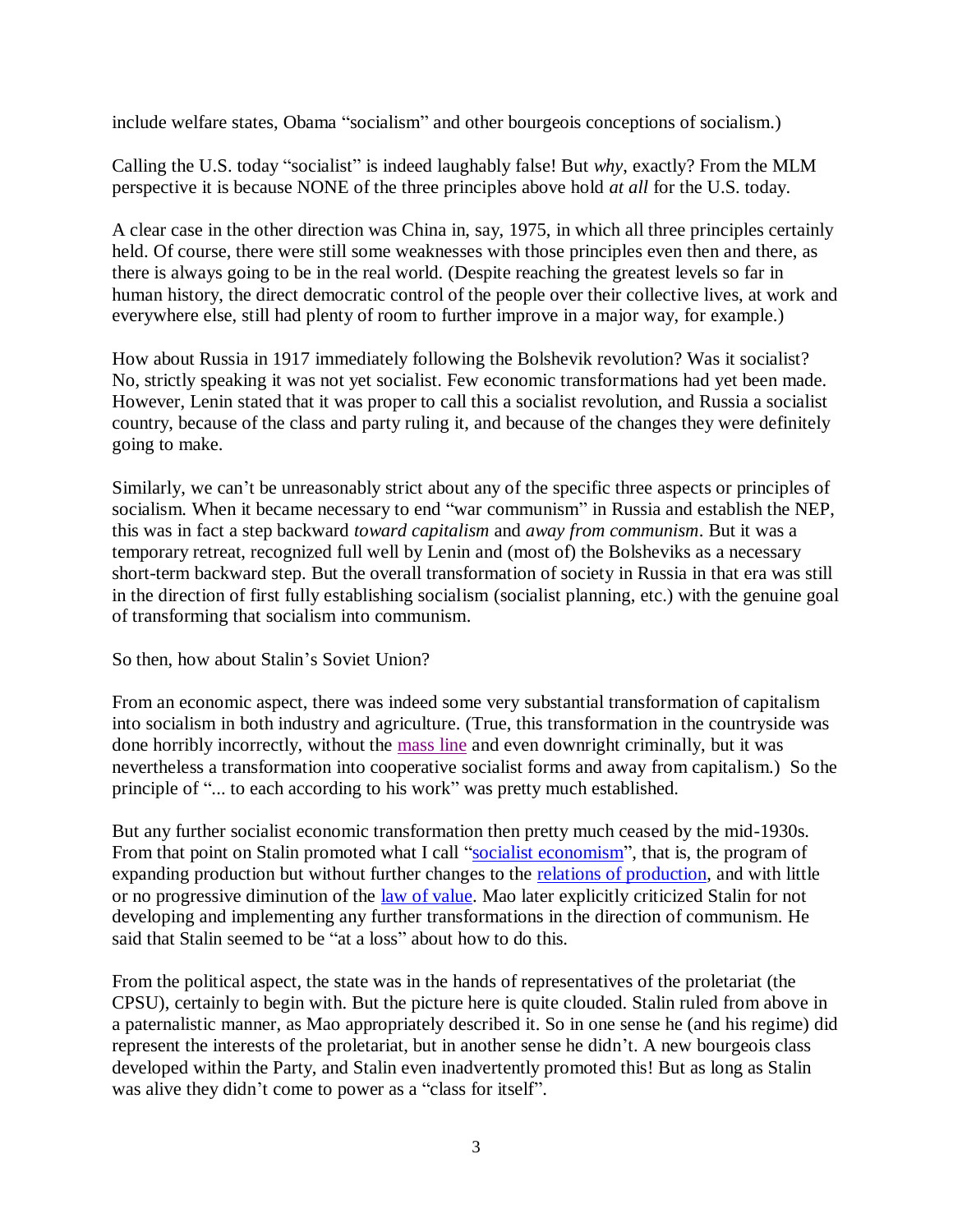So how to sum this all up? I think the most rational summary is that, yes, the Soviet Union became socialist economically in the Stalin era, and should be overall described as socialist in that period despite its very serious shortcomings (which Stalin himself was mostly responsible for) which led to the overthrow of socialism after Stalin's death.

The Soviet Union was no longer socialist when Khrushchev came to power because: 1) A new bourgeoisie within the CPSU had come to power; i.e., politically it was no longer socialism. And 2) Because there was no longer even the possibility that eventually under this regime new social transformations in the direction of communism would be made. It is true that state planning and state ownership of the means of production continued, but given that society was now ruled by a new bourgeoisie in its own interests, this now became not socialism, but rather [state capitalism.](http://www.massline.org/Dictionary/ST.htm#state_capitalism)

To think of the USSR in the revisionist era as "socialist" is to completely reject the concept of socialism as a proletarian ruled society governed by the principle of "... to each according to his work", and which is a transitional period between capitalism and communism. We Maoists take that idea about socialism being a period of transition toward communism seriously!

## What about Cuba?

In my view this was originally an anti-imperialist, nationalist revolution against a comprador puppet dictator. And, as such, it was certainly something to be supported. After seizing power Castro did in fact move to what is commonly called "the left", i.e. in the direction of state ownership of the means of production and improving the condition of the people. To a considerable degree they also implemented the principle of "... to each according to their work."

Far more than Stalin, Castro and his associates have operated in a very paternalistic manner. They truly do care about the welfare of the people, about improving mass education and health, etc., and have in fact made great strides in those directions. But this definitely does not mean that the working class itself is running Cuba.

Within a few years of the revolution most of the progressive social transformations in the relations of production also stopped in Cuba. Moreover, while Cuba largely escaped the clutches of U.S. imperialism, it did so by voluntarily coming under the clutches of Soviet [social](http://www.massline.org/Dictionary/SO.htm#social_imperialism)[imperialism—](http://www.massline.org/Dictionary/SO.htm#social_imperialism)including ideologically (for the most part).

The reasons these things happened is that Cuba was not ruled by representatives of a revolutionary proletariat, but by a paternalistic national bourgeoisie who happened to favor state capitalism (under the name of "socialism").

So Cuba is in many ways quite an anomaly, and certainly not a model for revolutions elsewhere.

In my view the primary reason why Cuba is not socialist (and never was) is that it was never ruled by a revolutionary proletariat determined to transform the economy from capitalism to communism. I.e., I'm stressing again the importance of that third aspect (or principle) of what socialism really is, that "Maoist" principle.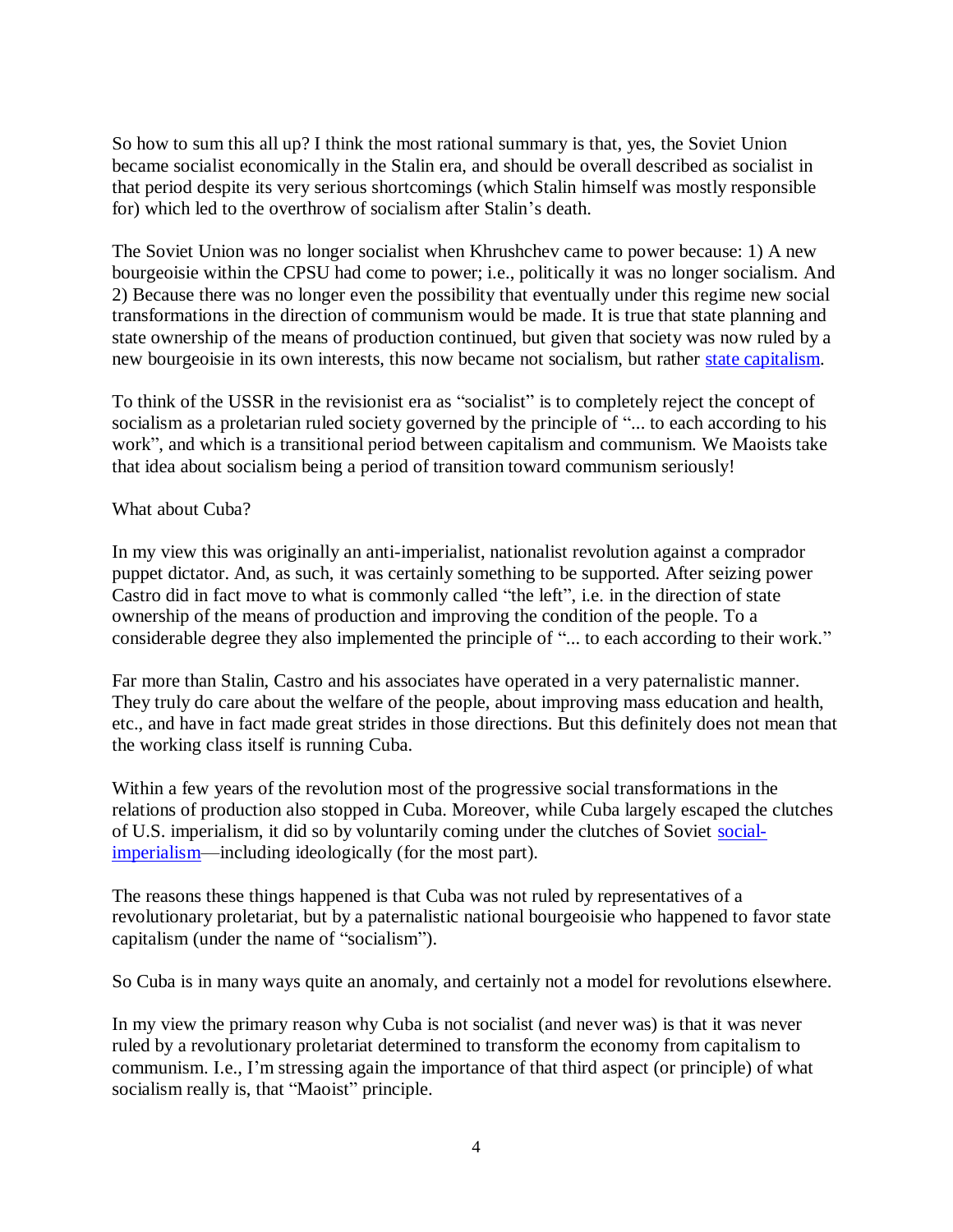Of course objective conditions meant that a complete transformation to communism in Cuba alone was out of the question. (Generally we Marxists believe this *can only be completed* on a worldwide basis.) But many more steps in that direction could certainly have been taken. The opposition of Castro to the Great Proletarian Cultural Revolution in China and its siding with and supporting Soviet state capitalism speaks volumes, I'd say.

And all the changes in Cuban society are now back in the direction of Western style monopoly capitalism, never in the direction of communism.

Of course we should continue to oppose U.S. attacks on Cuba, the blockade, etc. It is even fine to admire many of the things that Cuba has done for its people, especially in the areas of health and education. I admire those things myself, which have been accomplished under very difficult circumstances.

But it is very wrong to put Cuba forward as a model for socialist revolution. That's what I most object to. Real socialism is a step toward communism. Cuba is no such step, and has actually been more of an ideological obstacle to promoting real socialist revolution around the world.

\* \* \*

One thing I didn't mention yet is the point [another friend] D. raised: That the conception in the world revolutionary movement of what socialism is has changed quite a bit since the days of Marx. In a way this is strange, since all three main aspects/principles of socialism I mentioned were already clearly in Marx. But there has nevertheless been a very noticeable shift in emphasis over time. And that third "transformational" aspect of socialism has greatly increased in importance in our conception. *It has become central in place of state ownership and planning.*

We would no longer talk in the way Lenin occasionally did about socialism being the nationalization of monopolies that had developed under capitalist-imperialism. We have such things as the experience of Soviet state capitalism, the Labour Party's bailing out of failing British corporations through nationalization (and similar things in the U.S.) and the experience of the struggles against the bourgeoisie in the GPCR to give us a much more sophisticated understanding of socialism now.

At this point, looking back at socialism in the Soviet Union in the Stalin era, we have a *lot* more criticisms than Communists of that era did. We see more clearly the serious weaknesses it had. We have the knowledge of how things later developed as well as the knowledge of democratic method of mass line leadership, for example. We have to be smarter now given our movement's increased experience.

So this is also part of the reason we may seem "harder" on Cuba than we are on Stalin's USSR when it comes to calling one but not the other "socialism". Castro has much less of an "excuse"!

\* \* \*

Well, I know very well that we still don't agree about most of this, Bob. And that's OK! But I